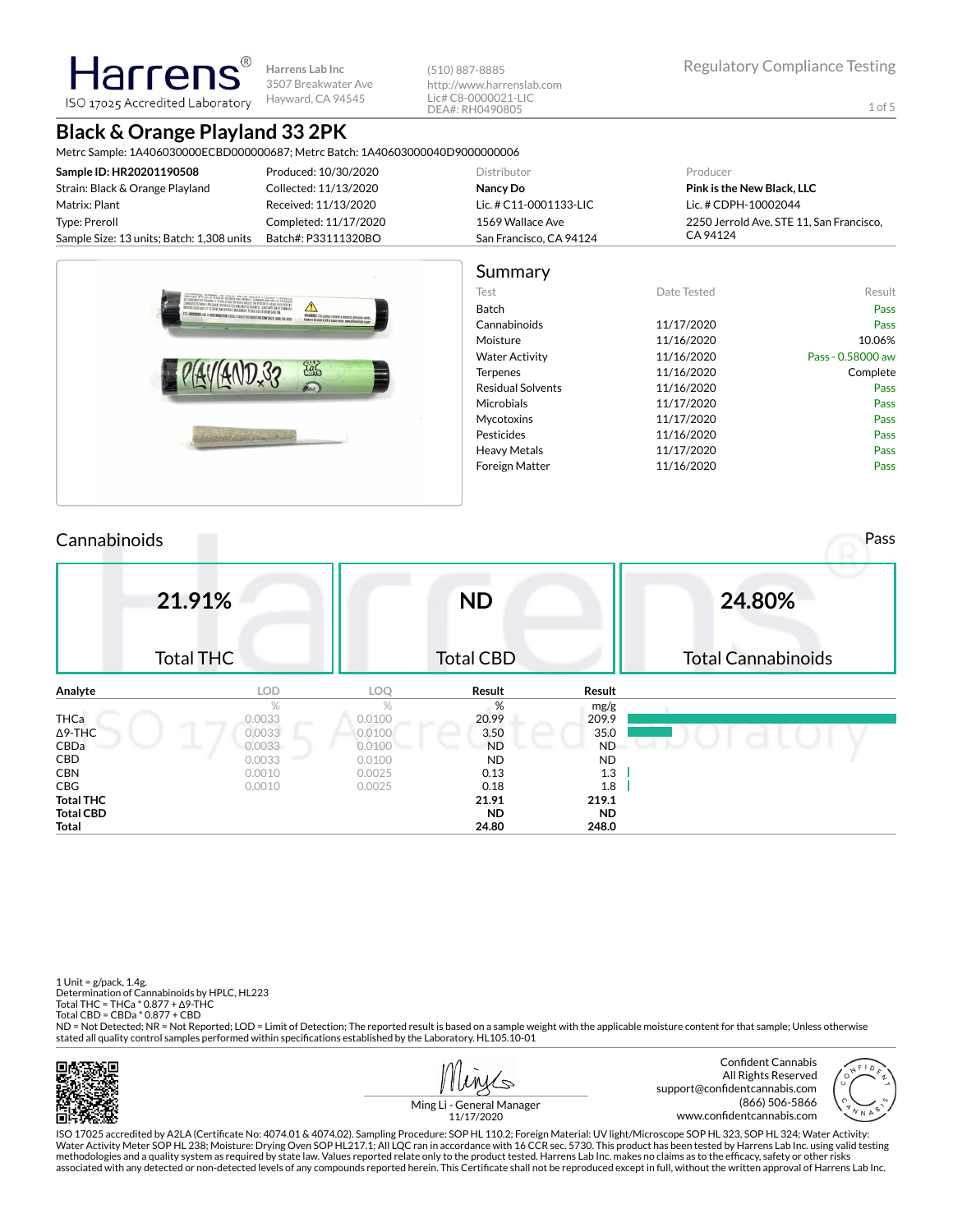**Harrens Lab Inc** 3507 Breakwater Ave Hayward, CA 94545

(510) 887-8885 http://www.harrenslab.com Lic# C8-0000021-LIC DEA#: RH0490805

# **Black & Orange Playland 33 2PK**

**Harrens** ISO 17025 Accredited Laboratory

Metrc Sample: 1A406030000ECBD000000687; Metrc Batch: 1A40603000040D9000000006

| Sample ID: HR20201190508                  | Produced: 10/30/2020  | <b>Distributor</b>      | Producer                                 |
|-------------------------------------------|-----------------------|-------------------------|------------------------------------------|
| Strain: Black & Orange Playland           | Collected: 11/13/2020 | Nancy Do                | <b>Pink is the New Black, LLC</b>        |
| Matrix: Plant                             | Received: 11/13/2020  | Lic. # C11-0001133-LIC  | Lic. # CDPH-10002044                     |
| Type: Preroll                             | Completed: 11/17/2020 | 1569 Wallace Ave        | 2250 Jerrold Ave. STE 11. San Francisco. |
| Sample Size: 13 units; Batch: 1,308 units | Batch#: P33111320BO   | San Francisco, CA 94124 | CA 94124                                 |

#### **Terpenes**

| Analyte                | <b>LOD</b> | LOQ    | <b>Results</b>                                           | <b>Results</b>               |        |
|------------------------|------------|--------|----------------------------------------------------------|------------------------------|--------|
|                        | $\%$       | $\%$   | %                                                        | mg/g                         |        |
| β-Caryophyllene        | 0.0080     | 0.0100 | 0.246                                                    | 2.46                         |        |
| $\alpha$ -Humulene     | 0.0080     | 0.0100 | 0.083                                                    | 0.83                         |        |
| cis-Nerolidol          | 0.0080     | 0.0100 | 0.042                                                    | 0.42                         |        |
| $\alpha$ -Bisabolol    | 0.0080     | 0.0100 | 0.034                                                    | 0.34                         |        |
| Caryophyllene Oxide    | 0.0080     | 0.0100 | 0.025                                                    | 0.25                         |        |
| Fenchol                | 0.0080     | 0.0100 | 0.019                                                    | 0.19                         |        |
| Guaiol                 | 0.0080     | 0.0100 | 0.016                                                    | 0.16                         |        |
| trans-Nerolidol        | 0.0080     | 0.0100 | 0.012                                                    | 0.12                         |        |
| 3-Carene               | 0.0080     | 0.0100 | <b>ND</b>                                                | <b>ND</b>                    |        |
| α-Phellandrene         | 0.0080     | 0.0100 | <b>ND</b>                                                | <b>ND</b>                    |        |
| $\alpha$ -Pinene       | 0.0080     | 0.0100 | <b>ND</b>                                                | <b>ND</b>                    |        |
| $\alpha$ -Terpinene    | 0.0080     | 0.0100 | <b>ND</b>                                                | <b>ND</b>                    |        |
| $\alpha$ -Terpineol    | 0.0080     | 0.0100 | <loq< th=""><th><loq< th=""><th></th></loq<></th></loq<> | <loq< th=""><th></th></loq<> |        |
| <b>B-Myrcene</b>       | 0.0080     | 0.0100 | <b>ND</b>                                                | <b>ND</b>                    |        |
| β-Ocimene              | 0.0080     | 0.0100 | <b>ND</b>                                                | <b>ND</b>                    |        |
| <b>B-Pinene</b>        | 0.0080     | 0.0100 | <b>ND</b>                                                | <b>ND</b>                    |        |
| Borneol                | 0.0080     | 0.0100 | <b>ND</b>                                                | <b>ND</b>                    |        |
| Camphene               | 0.0080     | 0.0100 | <b>ND</b>                                                | <b>ND</b>                    |        |
| δ-Limonene             | 0.0080     | 0.0100 | <b>ND</b>                                                | <b>ND</b>                    |        |
| Eucalyptol             | 0.0080     | 0.0100 | <b>ND</b>                                                | <b>ND</b>                    |        |
| Fenchone               | 0.0080     | 0.0100 | <b>ND</b>                                                | ND                           |        |
| y-Terpinene            | 0.0080     | 0.0100 | <b>ND</b>                                                | <b>ND</b>                    |        |
| Geraniol               | 0.0080     | 0.0100 | <b>ND</b>                                                | <b>ND</b>                    |        |
| <b>Geranyl Acetate</b> | 0.0080     | 0.0100 | <b>ND</b>                                                | <b>ND</b>                    |        |
| Isopulegol             | 0.0080     | 0.0100 | <b>ND</b>                                                | <b>ND</b>                    | ratory |
| Linalool               | 0.0080     | 0.0100 | <b>ND</b>                                                | <b>ND</b>                    |        |
| Menthol                | 0.0080     | 0.0100 | <b>ND</b>                                                | <b>ND</b>                    |        |
| Nerol                  | 0.0080     | 0.0100 | <b>ND</b>                                                | <b>ND</b>                    |        |
| Ocimene                | 0.0080     | 0.0100 | <b>ND</b>                                                | <b>ND</b>                    |        |
| Pulegone               | 0.0080     | 0.0100 | <b>ND</b>                                                | <b>ND</b>                    |        |
| p-Cymene               | 0.0080     | 0.0100 | <b>ND</b>                                                | <b>ND</b>                    |        |
| Terpinolene            | 0.0080     | 0.0100 | <b>ND</b>                                                | <b>ND</b>                    |        |
| Total                  |            |        | 0.477                                                    | 4.77                         |        |

### Primary Aromas



Date Tested: 11/16/2020<br>ND = Not Detected; NR = Not Reported; LOD = Limit of Detection; Unless otherwise stated all quality control samples performed within specifications established by the Laboratory. HL105.10-01. SOP HL228. GC-FID

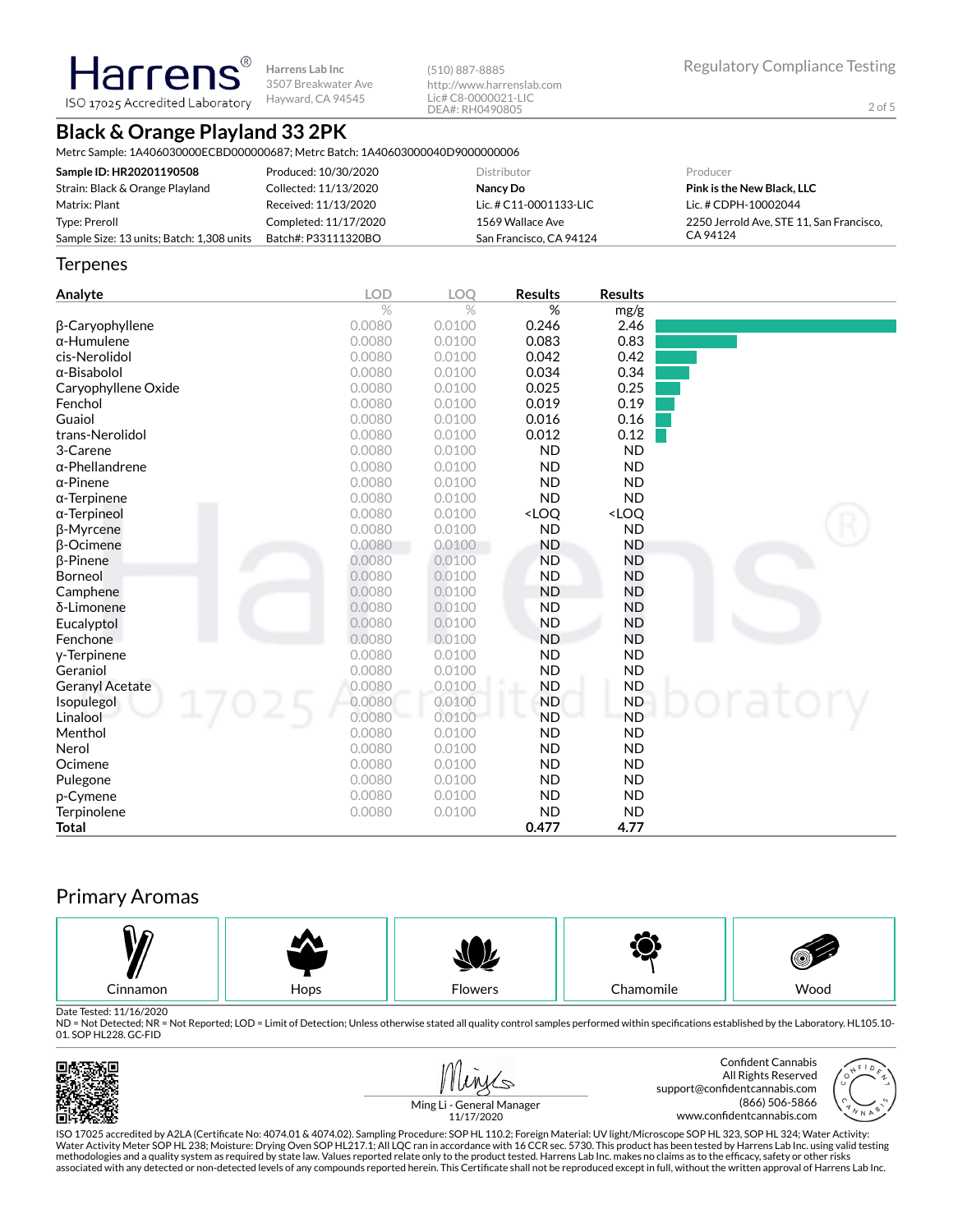**Harrens Lab Inc** 3507 Breakwater Ave Hayward, CA 94545

(510) 887-8885 http://www.harrenslab.com Lic# C8-0000021-LIC DEA#: RH0490805

# **Black & Orange Playland 33 2PK**

**Harrens** ISO 17025 Accredited Laboratory

Metrc Sample: 1A406030000ECBD000000687; Metrc Batch: 1A40603000040D9000000006

| Sample ID: HR20201190508                  | Produced: 10/30/2020  | Distributor              | Producer                                 |
|-------------------------------------------|-----------------------|--------------------------|------------------------------------------|
| Strain: Black & Orange Playland           | Collected: 11/13/2020 | Nancy Do                 | <b>Pink is the New Black, LLC</b>        |
| Matrix: Plant                             | Received: 11/13/2020  | Lic. # $C11-0001133-LLC$ | Lic. # CDPH-10002044                     |
| Type: Preroll                             | Completed: 11/17/2020 | 1569 Wallace Ave         | 2250 Jerrold Ave. STE 11. San Francisco. |
| Sample Size: 13 units; Batch: 1,308 units | Batch#: P33111320BO   | San Francisco, CA 94124  | CA 94124                                 |

### Pesticides **Passage Community Community Community** Passes and the extension of the extension of the extension of the extension of the extension of the extension of the extension of the extension of the extension of the ext

| Analyte             | <b>LOD</b> | <b>LOO</b> | Limit          | <b>Results</b> | <b>Status</b> | Analyte                 | <b>LOD</b> | <b>LOO</b> | Limit          | <b>Results</b> | <b>Status</b> |
|---------------------|------------|------------|----------------|----------------|---------------|-------------------------|------------|------------|----------------|----------------|---------------|
|                     | $\mu$ g/g  | $\mu$ g/g  | $\mu$ g/g      | $\mu$ g/g      |               |                         | $\mu$ g/g  | $\mu$ g/g  | $\mu$ g/g      | $\mu$ g/g      |               |
| Abamectin           | 0.03       | 0.1        | 0.1            | <b>ND</b>      | Pass          | Fludioxonil             | 0.03       | 0.1        | 0.1            | <b>ND</b>      | Pass          |
| Acephate            | 0.03       | 0.1        | 0.1            | <b>ND</b>      | Pass          | Hexythiazox             | 0.03       | 0.1        | 0.1            | <b>ND</b>      | Pass          |
| Acequinocyl         | 0.03       | 0.1        | 0.1            | <b>ND</b>      | Pass          | Imazalil                | 0.03       | 0.1        | 0.03           | <b>ND</b>      | Pass          |
| Acetamiprid         | 0.03       | 0.1        | 0.1            | <b>ND</b>      | Pass          | Imidacloprid            | 0.03       | 0.1        | 5              | <b>ND</b>      | Pass          |
| Aldicarb            | 0.03       | 0.1        | 0.03           | <b>ND</b>      | Pass          | Kresoxim Methyl         | 0.03       | 0.1        | 0.1            | <b>ND</b>      | Pass          |
| Azoxystrobin        | 0.03       | 0.1        | 0.1            | <b>ND</b>      | Pass          | Malathion               | 0.03       | 0.1        | 0.5            | <b>ND</b>      | Pass          |
| <b>Bifenazate</b>   | 0.03       | 0.1        | 0.1            | <b>ND</b>      | Pass          | Metalaxyl               | 0.03       | 0.1        | $\overline{2}$ | <b>ND</b>      | Pass          |
| <b>Bifenthrin</b>   | 0.03       | 0.1        | 3              | <b>ND</b>      | Pass          | Methiocarb              | 0.03       | 0.1        | 0.03           | <b>ND</b>      | Pass          |
| <b>Boscalid</b>     | 0.03       | 0.1        | 0.1            | <b>ND</b>      | Pass          | Methomyl                | 0.03       | 0.1        | 1              | <b>ND</b>      | Pass          |
| Captan              | 0.03       | 0.1        | 0.7            | <b>ND</b>      | Pass          | Mevinphos               | 0.03       | 0.1        | 0.03           | <b>ND</b>      | Pass          |
| Carbaryl            | 0.03       | 0.1        | 0.5            | <b>ND</b>      | Pass          | Myclobutanil            | 0.03       | 0.1        | 0.1            | <b>ND</b>      | Pass          |
| Carbofuran          | 0.03       | 0.1        | 0.03           | <b>ND</b>      | Pass          | Naled                   | 0.03       | 0.1        | 0.1            | <b>ND</b>      | Pass          |
| Chlorantraniliprole | 0.03       | 0.1        | 10             | <b>ND</b>      | Pass          | Oxamvl                  | 0.03       | 0.1        | 0.5            | <b>ND</b>      | Pass          |
| Chlordane           | 0.03       | 0.1        | 0.03           | <b>ND</b>      | Pass          | Paclobutrazol           | 0.03       | 0.1        | 0.03           | <b>ND</b>      | Pass          |
| Chlorfenapyr        | 0.03       | 0.1        | 0.03           | <b>ND</b>      | Pass          | Parathion Methyl        | 0.03       | 0.1        | 0.03           | <b>ND</b>      | Pass          |
| Chlorpyrifos        | 0.03       | 0.1        | 0.03           | <b>ND</b>      | Pass          | Pentachloronitrobenzene | 0.03       | 0.1        | 0.1            | <b>ND</b>      | Pass          |
| Clofentezine        | 0.03       | 0.1        | 0.1            | <b>ND</b>      | Pass          | Permethrin              | 0.03       | 0.1        | 0.5            | <b>ND</b>      | Pass          |
| Coumaphos           | 0.03       | 0.1        | 0.03           | <b>ND</b>      | Pass          | Phosmet                 | 0.03       | 0.1        | 0.1            | <b>ND</b>      | Pass          |
| Cyfluthrin          | 0.03       | 0.1        | $\overline{2}$ | <b>ND</b>      | Pass          | Piperonyl Butoxide      | 0.03       | 0.1        | 3              | <b>ND</b>      | Pass          |
| Cypermethrin        | 0.03       | 0.1        | $\mathbf 1$    | <b>ND</b>      | Pass          | Prallethrin             | 0.03       | 0.1        | 0.1            | <b>ND</b>      | Pass          |
| Daminozide          | 0.03       | 0.1        | 0.03           | <b>ND</b>      | Pass          | Propiconazole           | 0.03       | 0.1        | 0.1            | <b>ND</b>      | Pass          |
| Diazinon            | 0.03       | 0.1        | 0.1            | <b>ND</b>      | Pass          | Propoxur                | 0.03       | 0.1        | 0.03           | <b>ND</b>      | Pass          |
| Dichlorvos          | 0.03       | 0.1        | 0.03           | <b>ND</b>      | Pass          | Pyrethrins              | 0.03       | 0.1        | 0.5            | <b>ND</b>      | Pass          |
| Dimethoate          | 0.03       | 0.1        | 0.03           | <b>ND</b>      | Pass          | Pyridaben               | 0.03       | 0.1        | 0.1            | <b>ND</b>      | Pass          |
| Dimethomorph        | 0.03       | 0.1        | $\overline{2}$ | <b>ND</b>      | Pass          | Spinetoram              | 0.03       | 0.1        | 0.1            | <b>ND</b>      | Pass          |
| Ethoprophos         | 0.03       | 0.1        | 0.03           | <b>ND</b>      | Pass          | Spinosad                | 0.03       | 0.1        | 0.1            | <b>ND</b>      | Pass          |
| Etofenprox          | 0.03       | 0.1        | 0.03           | <b>ND</b>      | Pass          | Spiromesifen            | 0.03       | 0.1        | 0.1            | <b>ND</b>      | Pass          |
| Etoxazole           | 0.03       | 0.1        | 0.1            | <b>ND</b>      | Pass          | Spirotetramat           | 0.03       | 0.1        | 0.1            | <b>ND</b>      | Pass          |
| Fenhexamid          | 0.03       | 0.1        | 0.1            | <b>ND</b>      | Pass          | Spiroxamine             | 0.03       | 0.1        | 0.03           | <b>ND</b>      | Pass          |
| Fenoxycarb          | 0.03       | 0.1        | 0.03           | <b>ND</b>      | Pass          | Tebuconazole            | 0.03       | 0.1        | 0.1            | <b>ND</b>      | Pass          |
| Fenpyroximate       | 0.03       | 0.1        | 0.1            | <b>ND</b>      | Pass          | Thiacloprid             | 0.03       | 0.1        | 0.03           | <b>ND</b>      | Pass          |
| Fipronil            | 0.03       | 0.1        | 0.03           | <b>ND</b>      | Pass          | Thiamethoxam            | 0.03       | 0.1        | 5              | <b>ND</b>      | Pass          |
| Flonicamid          | 0.03       | 0.1        | 0.1            | <b>ND</b>      | Pass          | Trifloxystrobin         | 0.03       | 0.1        | 0.1            | <b>ND</b>      | Pass          |

Date Tested: 11/16/2020

We analyze samples by AOAC Official Method 2007.01-Modified; ND = Not Detected; NR = Not Reported; LOD = Limit of Detection; The reported result is based on a<br>sample weight with the applicable moisture content for that sam





support@confidentcannabis.com www.confidentcannabis.com



Ming Li - General Manager 11/17/2020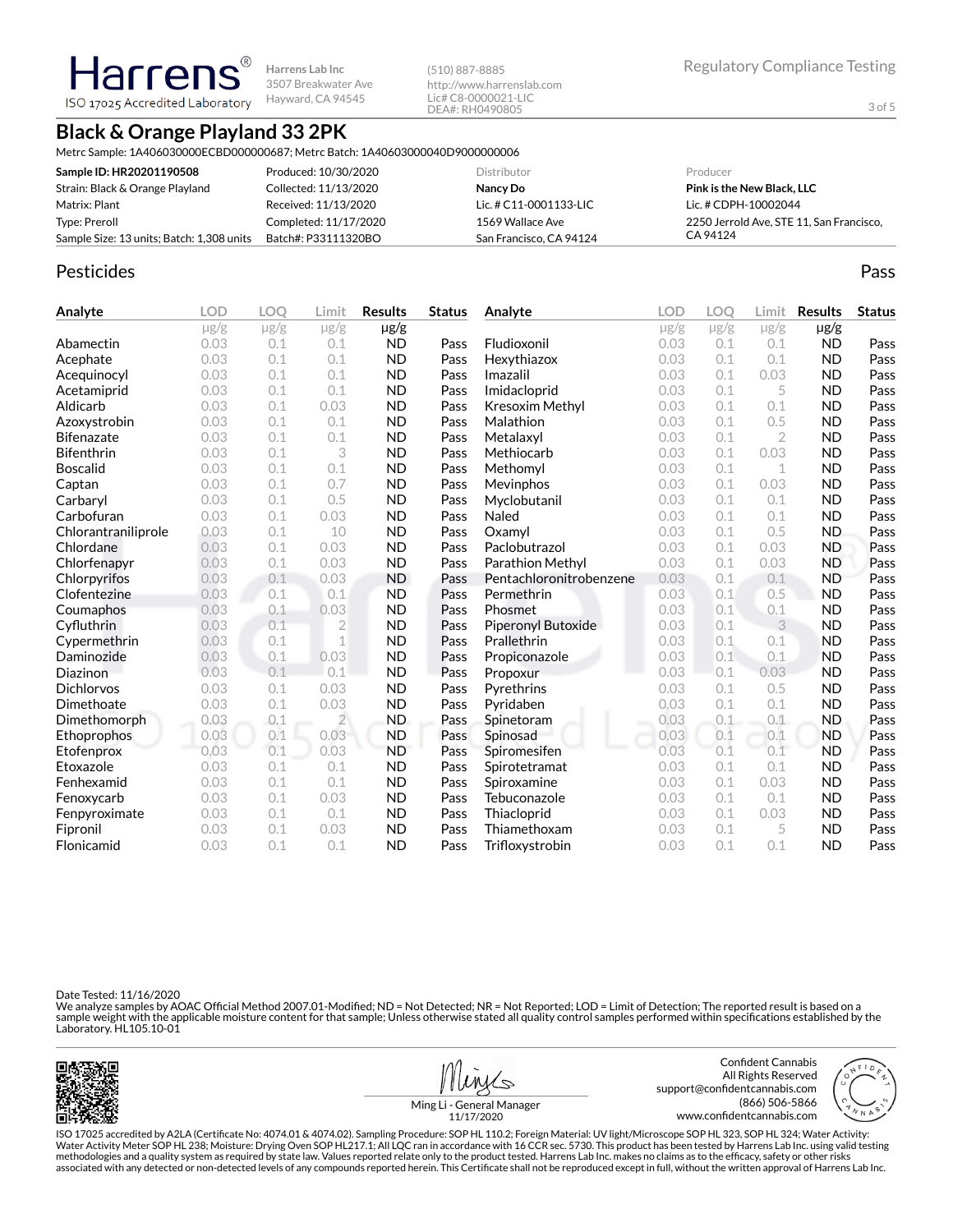**Harrens** 3507 Breakwater Ave ISO 17025 Accredited Laboratory Hayward, CA 94545

### **Black & Orange Playland 33 2PK**

Metrc Sample: 1A406030000ECBD000000687; Metrc Batch: 1A40603000040D9000000006

**Harrens Lab Inc**

| Sample ID: HR20201190508                  | Produced: 10/30/2020  | Distributor              | Producer                                 |
|-------------------------------------------|-----------------------|--------------------------|------------------------------------------|
| Strain: Black & Orange Playland           | Collected: 11/13/2020 | Nancy Do                 | <b>Pink is the New Black, LLC</b>        |
| Matrix: Plant                             | Received: 11/13/2020  | Lic. # $C11-0001133-LLC$ | Lic. # CDPH-10002044                     |
| Type: Preroll                             | Completed: 11/17/2020 | 1569 Wallace Ave         | 2250 Jerrold Ave. STE 11. San Francisco. |
| Sample Size: 13 units; Batch: 1,308 units | Batch#: P33111320BO   | San Francisco, CA 94124  | CA 94124                                 |

(510) 887-8885

http://www.harrenslab.com Lic# C8-0000021-LIC DEA#: RH0490805

### Residual Solvents Pass

| Analyte             | <b>LOD</b> | LOQ       | Limit     | <b>Results</b> | <b>Status</b> |
|---------------------|------------|-----------|-----------|----------------|---------------|
|                     | $\mu$ g/g  | $\mu$ g/g | $\mu$ g/g | µg/g           |               |
| 1,2-Dichloro-Ethane |            |           |           | <b>ND</b>      | Pass          |
| Acetone             |            | 10        | 5000      | ND.            | Pass          |
| Acetonitrile        |            | 5         | 410       | <b>ND</b>      | Pass          |
| Benzene             |            |           |           | <b>ND</b>      | Pass          |
| <b>Butane</b>       |            | 25        | 5000      | <b>ND</b>      | Pass          |
| Chloroform          |            | 1         |           | <b>ND</b>      | Pass          |
| Ethanol             |            | 10        | 5000      | <b>ND</b>      | Pass          |
| Ethyl-Acetate       |            | 10        | 5000      | <b>ND</b>      | Pass          |
| Ethyl-Ether         |            | 10        | 5000      | <b>ND</b>      | Pass          |
| Ethylene Oxide      |            | 1         |           | <b>ND</b>      | Pass          |
| Heptane             |            | 10        | 5000      | <b>ND</b>      | Pass          |
| Isopropanol         |            | 10        | 5000      | <b>ND</b>      | Pass          |
| Methanol            |            | 10        | 3000      | <b>ND</b>      | Pass          |
| Methylene-Chloride  |            |           |           | ND.            | Pass          |
| n-Hexane            |            | 10        | 290       | <b>ND</b>      | Pass          |
| Pentane             |            | 10        | 5000      | <b>ND</b>      | Pass          |
| Propane             |            | 10        | 5000      | ND.            | Pass          |
| Toluene             |            | 10        | 890       | <b>ND</b>      | Pass          |
| Trichloroethene     |            |           |           | <b>ND</b>      | Pass          |
| Xylenes             |            | 10        | 2170      | <b>ND</b>      | Pass          |

Date Tested: 11/16/2020 ND = Not Detected; SOP HL231. Headspace GC-FID



Confident Cannabis All Rights Reserved support@confidentcannabis.com (866) 506-5866 www.confidentcannabis.com



Ming Li - General Manager 11/17/2020